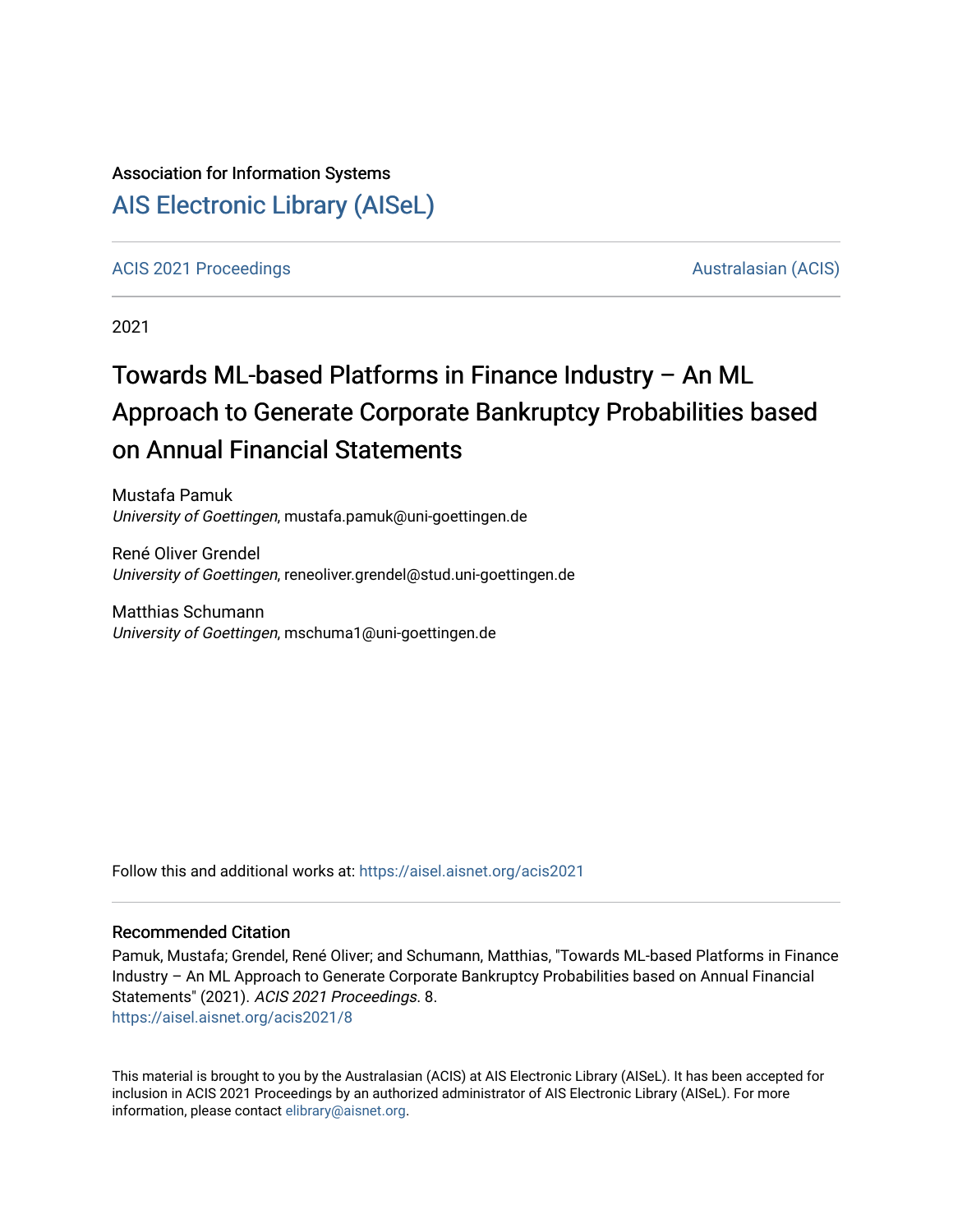## **Towards ML-based Platforms in the Finance Industry – An ML Approach to Generate Corporate Bankruptcy Probabilities based on Annual Financial Statements**

#### **Full research paper**

#### **Mustafa Pamuk**

Chair of Application Systems and E-Business University of Goettingen Goettingen, Germany Email: mustafa.pamuk@uni-goettingen.de

#### **René Oliver Grendel**

Chair of Application Systems and E-Business University of Goettingen Goettingen, Germany Email: reneoliver.grendel@stud.uni-goettingen.de

#### **Matthias Schumann**

Chair of Application Systems and E-Business University of Goettingen Goettingen, Germany Email: mschuma1@uni-goettingen.de

## **Abstract**

The increasing interest in Machine Learning (ML)-based services and the need for more intelligent and automated processes in the finance industry brings new challenges and requires practitioners and academics to design, develop, and maintain new ML approaches for financial services companies. The objective of this paper is to provide a standardized procedure to deal with cases that suffer from imbalanced datasets. We thus put forward design recommendations on how to test and combine multiple oversampling techniques such as SMOTE, SMOTE-ENN, and SMOTE-TOMEK on imbalanced datasets with multiple ML models and attribute-based structures to reach higher accuracies. Moreover, this paper considers ways of finding an appropriate structure while maintaining systems that work with periodically changing datasets, so that the incoming datasets can be analyzed regularly.

**Keywords:** Bankruptcy Forecasting, Machine Learning, Oversampling Techniques, Finance Industry, Annual Financial Statements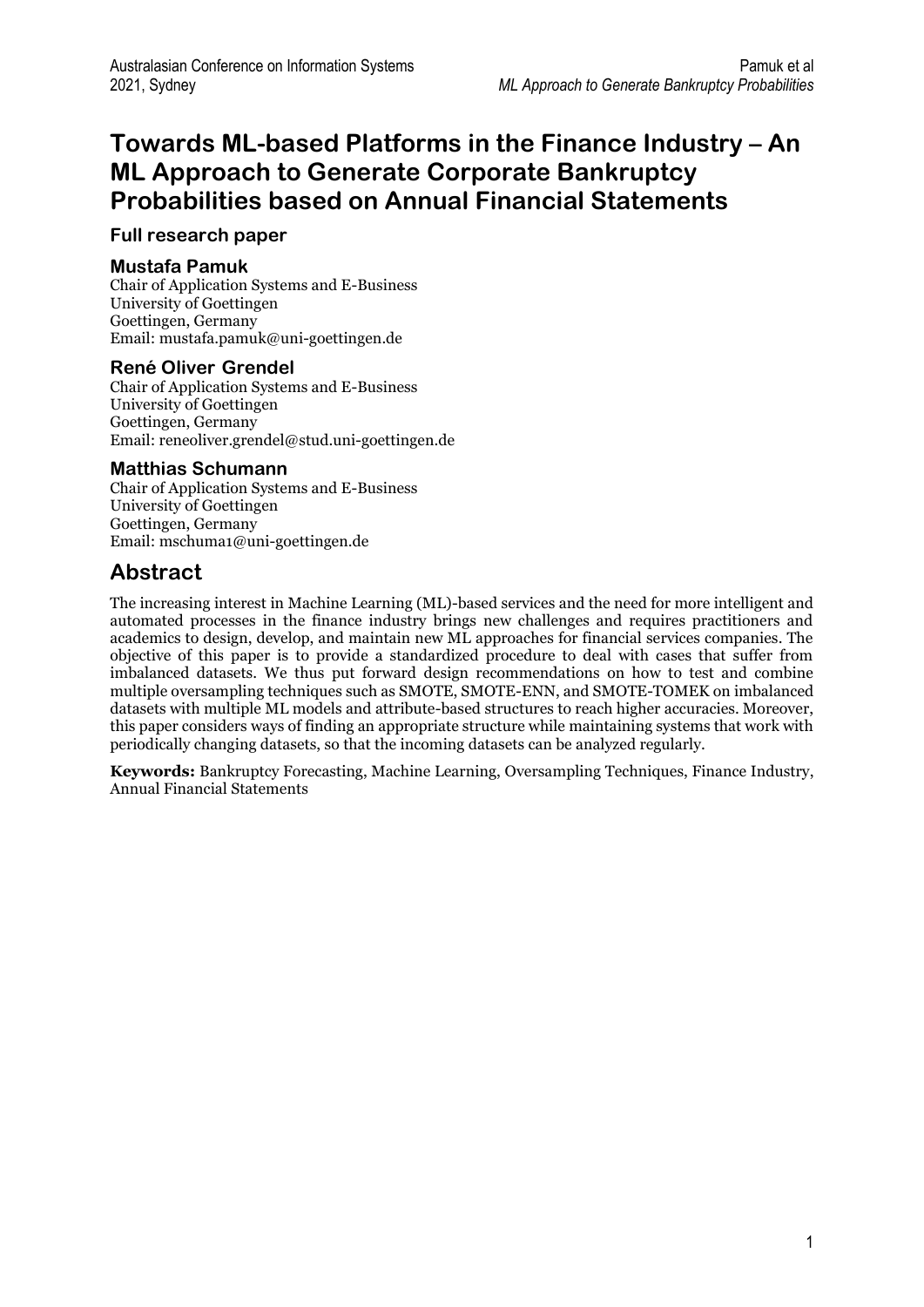## **1 Introduction**

In Germany, 16,300 bankruptcy records were registered in 2019 (Creditreform 2020). The risk of insolvency and the creditworthiness of companies are therefore of great interest to stakeholders such as banks, suppliers, and employees (Bauer and Agarwal 2014). As a result of the 2007–2009 financial crisis, the Basel Committee on Banking Regulation issued stricter capital and liquidity requirements for banks as part of the Basel III reform (BaFin 2017). Banks were also encouraged to develop internal models for evaluating loans to businesses and their associated risks (Ala'raj and Abbod 2016). These models calculate corporate bankruptcy probabilities and are used as part of the risk management process to quantify the risk of bankruptcy and the creditworthiness of a company (Huang 2009; Kwon et al. 2013).

Annual financial statements provide relevant information to calculate these risk measures (Obermann and Waack 2016). Financial ratios are subsequently derived for the forecasting models (Andrés et al. 2012). However, these data possess different distribution and quality depending on the size of the company (Andreeva et al. 2016; Ciampi 2015). Statistical methods such as Logistic Regression (LR) and Machine Learning (ML) ones such as Decision Trees (DT) and Neural Networks (NN) are used to automate the prediction process of bankruptcy probabilities (Pai et al. 2015). Newer approaches, such as ensemble methods, combine several homogeneous and heterogeneous classification algorithms.

No approach has been developed to compare multiple models and oversampling techniques on imbalanced datasets (Lessmann et al. 2015). The need for standardization of ML approaches increases when the features that are used in periodic datasets to train ML models correlate with each other. These kinds of datasets must be analyzed regularly with an appropriate structure. In this study, we use an imbalanced dataset that makes the development as well as the training and maintenance of ML-based platforms even more challenging. We thus propose an attribute-based ML approach that can aid the elaboration of further design, development, and maintenance concepts regarding imbalanced datasets with oversampling techniques in the finance industry.

The rest of the paper is organized as follows. Section 2 provides an overview of the relevant literature and defines the key metrics for forecasting bankruptcy. The approach presented in Section 3 outlines each step of the construction and development of an attribute-based ML approach. In Section 4, we discuss the results of the prototype and how the development and maintenance of such prototypes can be automated. Other related works and possible future directions are presented in Section 5.

## **2 Basics**

In this section, we first analyze the existing literature on ML in corporate bankruptcy forecasting. We then define the key metrics for financial balance sheet analysis that are used to forecast bankruptcy probabilities.

### **2.1 Machine Learning in Corporate Bankruptcy Forecasting**

We conducted a systematic literature review to identify and analyze the best ML techniques for the three main steps (data preprocessing, modeling, and evaluation) in corporate bankruptcy forecasting based on the procedure presented in the articles by Fettke (2006), Hobert (2018), J. Brocke et al. (2009), and Webster and Watson (2002). A total of 60 publications dealing with corporate bankruptcy forecasting from 2008 to 2020 were identified. We selected the preprocessing, modeling, and evaluation techniques that have achieved the best results in previous studies to design a standardized process model.

Regarding data preprocessing, 63% of the publications did not mention a method for data cleaning. To construct their datasets for forecasting corporate bankruptcies, one-third of the publications used the paired matching method. In previous publications, the relevant and most widely used variables were selected through a literature review (Bai and Tian 2020; Lin et al. 2019; Tian et al. 2015). For example, in the first step, Liang et al. (2020) identified relevant variables based on a literature review, then used a stepwise discriminant analysis in the second step to select the variables. Only normalization or standardization was performed as variable transformation techniques.

In the literature, NN, LR models, Support Vector Machine (SVM), and DT are the most commonly used modeling techniques for insolvency forecasting. One possible reason is that these four ML algorithms provide reference methods for evaluation. These algorithms are also different in terms of their interpretability (e.g., white-box and black-box models) and their complexity. Furthermore, to predict bankruptcies, recent publications have predominantly applied ensemble methods and frameworks such as XGBoost. For instance, Zięba et al. (2016) compared a set of learning algorithms such as SVM, NN,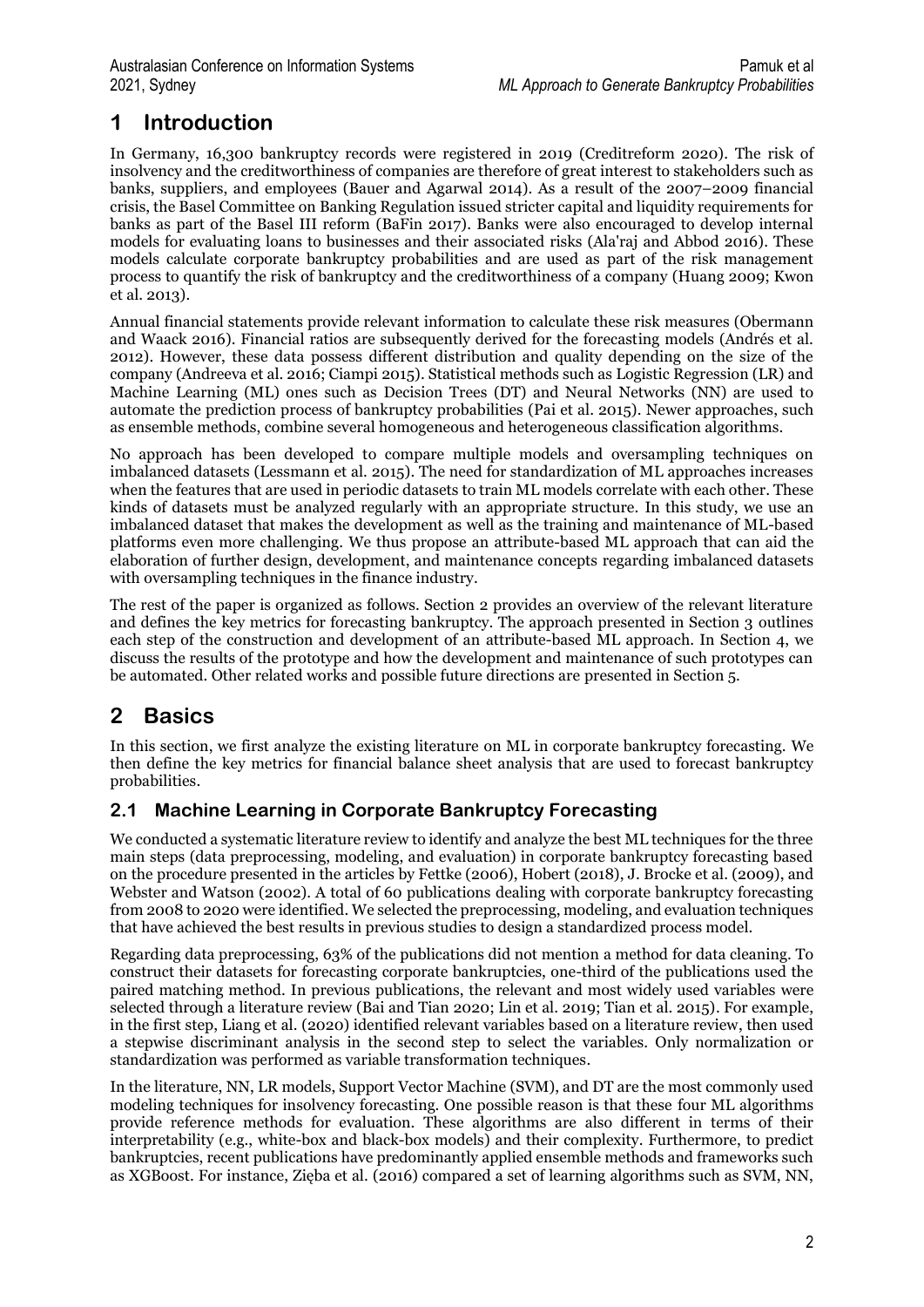DT, and LR with ensemble methods. These methods (e.g., XGBoost) achieve significantly better accuracy (almost 95%) than decision trees with the J48 algorithm (71.7%) and classical statistical methods such as LR (62%) (Zięba et al. 2016).

In summary, a large number of algorithms are used in the area of bankruptcy forecasting. The four most commonly used algorithms are NN, SVM, LR, and DT. Additionally, ensemble methods have been recently used more frequently and, according to Zięba et al. (2016), can achieve in some cases better results than the standard algorithms. However, ensemble methods must be viewed critically in terms of their interpretability. Against this background, metrics such as the Brier Score and ROC-AUC provide more accurate insights into the quality of the forecast. The Brier Score is used to quantify the deviation of the predicted insolvency probability from the true insolvency probability based on the squared deviation (Brier 1950). Likewise, ROC-AUC helps to assess the performance of classifications and represents the degree or measure of separability. As a result, we identified five widely used ML techniques (NN, DT, LR, XGBoost, and SVM) as having achieved the best results in corporate bankruptcy forecasting.

#### **2.2 The Key Metrics of Financial Balance Sheet Analysis**

In this section, we offer an overview of the key metrics used in the literature to forecast bankruptcy with ML that provide an insight into the financial structure and development of a company (Lachnit and Müller 2017). The literature review allowed us to identify the key metrics of financial balance sheet analysis to determine the relevant features used for bankruptcy forecasting. These financial metrics permit an understanding of the basic structure needed to periodically evaluate the company's business performance (Coenenberg 2016).

Based on historical data, the probability of bankruptcy quantifies the possibility of a company being declared bankrupt as a probability between zero and one. Financial balance sheet analysis distinguishes between ratios relating to capital structure, asset structure, and ratios relating to liquidity analysis, thus recognizing the relationship between capital utilization and capital raising (Coenenberg 2016). The metrics describing the asset structure provide information about the flexibility and liquidity of a company's assets (Coenenberg et al. 2021). The ratios used in the analysis of capital structure provide insight into the structure of financing in terms of maturity and composition (Coenenberg 2016). The key indicator of capital structure is the equity ratio (Lachnit and Müller 2017). This ratio measures the amount of leverage used by a company and determines how well a company manages its debts and funds its asset requirements (Coenenberg 2016).

- (1) Equity Ratio  $(ER) = Total Equity / Total Assets$
- (2)  $Short-term \t Debt \t Ratio \t (STDR) = Short-term \t Liabilities / Total \t Assets$
- (3) Working Capital Ratio (WCR) =  $Working$  Capital / Total Assets

The next important ratio is the *Short-term Debt Ratio* (STDR), which indicates the likelihood that a company will be able to deliver payments on its outstanding short-term liabilities. Short-term debt includes bonds as well as liabilities with a residual maturity of less than a year (Peemöller 2013). The *Working Capital Ratio* (WCR) is the ratio of working capital to total assets. The *Return on Total Assets* (RTA) considers the success of a company with no regard to the origin of the capital employed (Coenenberg 2016). The *Return on Equity* (ROE) describes the return on the capital invested by the owners.

- (4) Return on Total Assets  $(RTA) = (Net Income + Borrowing Costs) / Total Assets$
- (5) Return on Equity  $(ROE) = Net Income / Total Assets$
- (6) Asset Coverage Ratio (ACR) =  $Total Equity / Fixed Assets$
- (7) Second-Dearee Liauidity  $(L2) =$  Monetary working capital / Short-term Debt

The liquidity analysis based on the asset and liability items, which can be taken from the balance sheet, attempts to assess the timely adherence to payment obligations (Brösel 2014). There is a distinction here between short-term liquidity ratios and medium- to long-term coverage ratios (Coenenberg 2016). Furthermore, *Asset Coverage Ratio* (ACR) is a long-term ratio that considers the degree of asset coverage by fixed assets. *Second-degree Liquidity* (L2) indicates whether current liabilities can be covered by cash and cash equivalents and current receivables.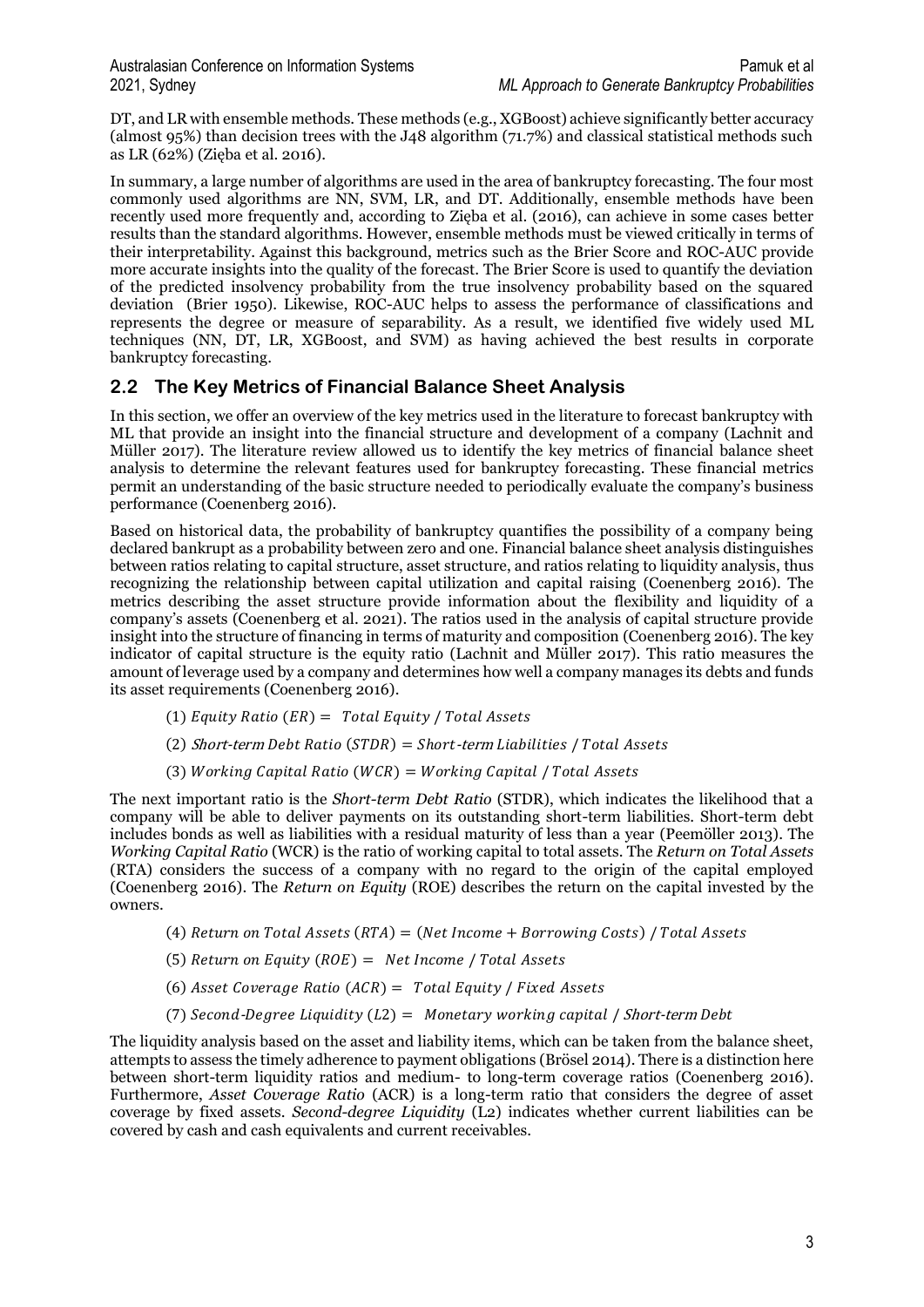## **3 Research Approach**

The Cross-Industry Standard Process for Data Mining (CRISP-DM) provides the basis for this analysis. The CRISP-DM reference model consists of six phases (Shearer 2000). In this section, we consider those of Data Understanding (3.1), Data Preprocessing (3.2 and 3.3), Modeling (3.4), and Evaluation (3.5).

### **3.1 Context and Data**

The dataset for this paper contains financial reports of German companies from 2000 to 2012. It consists of 3,309,007 entries with 74 measured variables; it also contains 2,040 insolvent firms. According to El Kalak and Hudson (2016) and Ciampi (2015), small- and medium-sized companies provide less and mostly unprecise information as part of their disclosures. Thus, the prediction of bankruptcy probabilities should be modeled divided by business size. [Table 2](#page-5-0) gives an overview of the division of (insolvent) companies in the dataset according to business size. The four categories based on assets (micro, small, medium, and large) follow the German Commercial Code (§267 and §267a).

Before data preprocessing, the analysis revealed that 95% of observations in the entire dataset, and almost 97% among insolvent firms, belonged to micro- and small-sized enterprises. Based on the findings of Ciampi (2015) and El Kalak and Hudson (2016), the dataset was then split according to micro, small, and medium sizes. Large-sized businesses were ignored because the dataset contained only 13 cases of corporate bankruptcies involving such businesses.

### **3.2 Data Preprocessing**

To provide ML approaches with the necessary structure and increase data quality, preprocessing consists of four main phases: data cleaning, sampling, feature selection, and feature transformation. First, all the features with more than 30% of missing values were deleted, because methods such as imputation with the median or the arithmetic mean would have distorted the data. The feature *"insolvency date"* is an exception here, because it is necessary for determining solvency. As a result, 50 features were removed from the dataset. Second, features that contained irrelevant information (e.g., IDs and postal codes) were deleted. The remaining 13 variables were analyzed to identify the relevant features for generating corporate bankruptcy probabilities. Six features (ER, STDR, WCR, ACR, Liquidity Ratio, and L2; see [Table 1\)](#page-4-0) exhibited a clear positive or negative trend in terms of their value as the credit rating level got worse. We considered the correlation among these features since a high correlation can lead to prediction problems (Kim and Kang 2012). This resulted in a Pearson correlation between *Liquidity Ratio* and *Second-Degree Liquidity* (L2). The variable L2 was considered as a feature in the dataset. Furthermore, since the calculation method for the variables ACR and WCR (see [Table 1\)](#page-4-0) could not be reconstructed from the data, these variables were recalculated.

| <b>Metric Types</b> | <b>Names</b>   |                             |
|---------------------|----------------|-----------------------------|
|                     | ER             | (1) Equity Ratio            |
| Capital Structure   | <b>STDR</b>    | (2) Short-term Debt Ratio   |
|                     | <b>WCR</b>     | (3) Working Capital Ratio   |
| Profitability       | <b>RTA</b>     | (4) Return on Total Assets  |
|                     | ROE            | $(5)$ Return on Equity      |
| Liquidity           | <b>ACR</b>     | (6) Asset Coverage Ratio    |
|                     | L <sub>2</sub> | (7) Second Degree Liquidity |

<span id="page-4-0"></span>*Table 1. Key Metrics to Generate Corporate Bankruptcy Probabilities*

In the second part of the data cleaning process, all the companies with missing values in key metrics [\(Table 1\)](#page-4-0) were deleted from the dataset. Moreover, companies that had negative values in the variables *Assets*, *Asset and Working Capital Intensity*, and *STDR* were deleted from the dataset. Firms with invalid values or manual entries for rating levels (e.g., "don't know") were likewise removed. The recalculation of four metrics of liquidity, capital structure, and profit ratios (ACR, ROE, RTA, and WCR) was conducted based on the work of Brodag (2010) and Du Jardin (2016). Moreover, the target variable *"bankrupt"* was created for all the observations based on bankruptcy dates to provide a relevant structure for the ML models. Thus, a value of one indicates an insolvent company and zero a solvent company. In the final cleaning step, the dataset was cleaned from the values that arose from these calculations but whose result was undefined or could not be represented accurately.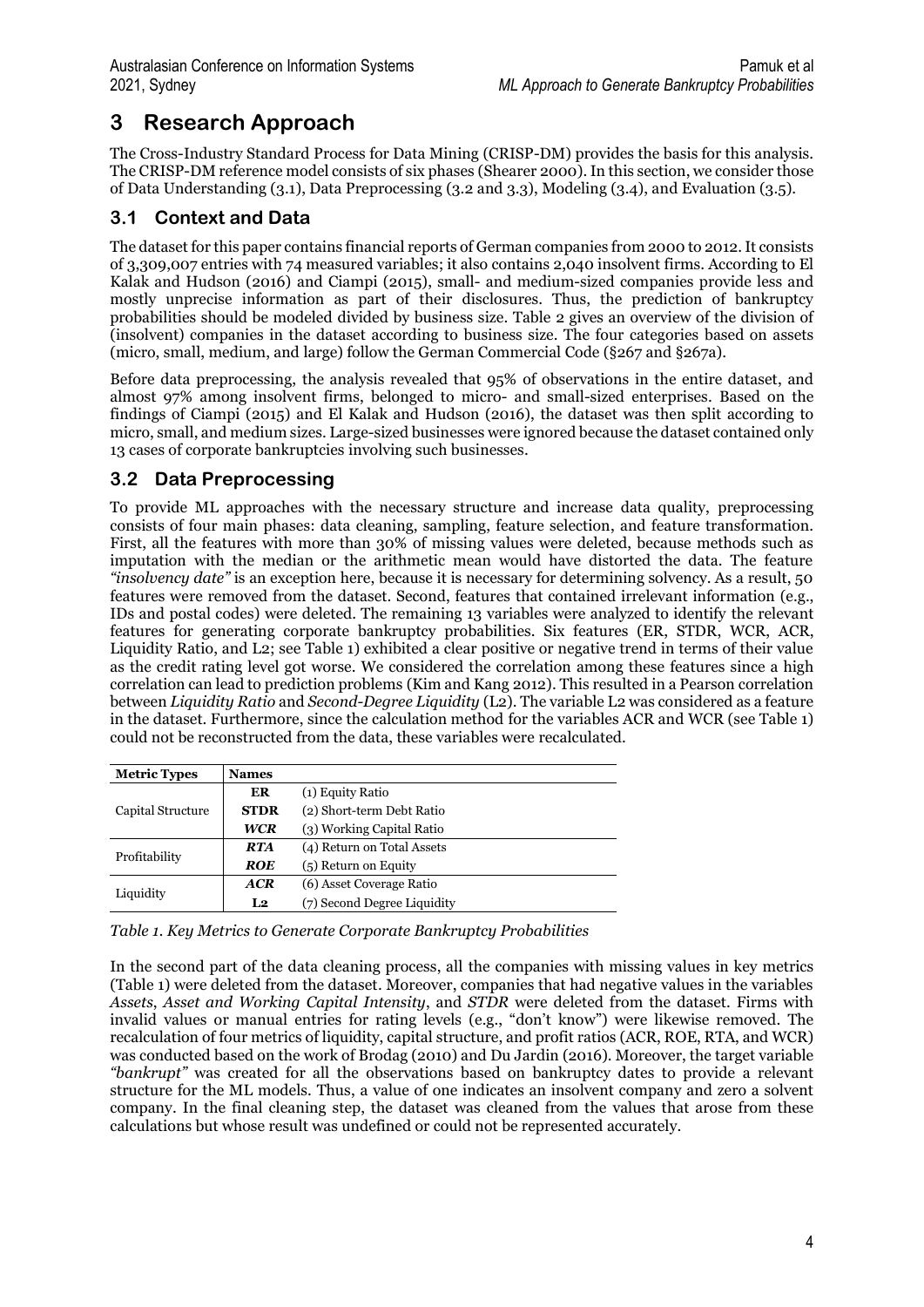|                                                  |                                                   |        | <b>Raw Data</b> | <b>After Data Cleaning</b> |                          |                          |                                  |        |  |  |
|--------------------------------------------------|---------------------------------------------------|--------|-----------------|----------------------------|--------------------------|--------------------------|----------------------------------|--------|--|--|
| <b>Business Size</b><br>(asset size)             | Number of<br>%<br>All<br>%<br><b>Bankruptcies</b> |        |                 |                            | All                      | %                        | Number of<br><b>Bankruptcies</b> | %      |  |  |
| Micro<br>$<$ 350 $k$ $\in$                       | 2.087.867                                         | 63,10% | 1144            | 56,08%                     | 1.443.739                | 56,28%                   | 875                              | 51,68% |  |  |
| Small<br>350k $\epsilon$ - 6 Mio. $\epsilon$     | 1.077.832                                         | 32,57% | 834             | 40,88%                     | 1.028.480                | 40,09%                   | 769                              | 45,42% |  |  |
| Medium<br>6 Mio. $\epsilon$ - 20 Mio. $\epsilon$ | 97.253                                            | 2,94%  | 49              | 2,40%                      | 93.044                   | 3,63%                    | 49                               | 2,89%  |  |  |
| Large<br>$>$ 20 Mio. $\epsilon$                  | 46.055                                            | 1,39%  | 13              | 0,64%                      | $\overline{\phantom{0}}$ | $\overline{\phantom{0}}$ | $\overline{\phantom{0}}$         |        |  |  |
| Σ                                                | 3.309.007                                         |        | 2.040           |                            | 2.565.263                |                          | 1.693                            |        |  |  |

<span id="page-5-0"></span>*Table 2. Raw and Preprocessed Dataset*

After cleaning, the dataset contained a total of 2,565,263 data points, including 1,693 bankrupt companies. The analysis of data preprocessing revealed that observations of micro-sized companies were almost the only ones to be deleted (see [Table 2\)](#page-5-0). This supports the findings of (Ciampi 2015) that micro-sized companies have lower data quality. Nevertheless, the percentage of the three categories in the dataset remained almost constant. Furthermore, a comparison of the quantiles of the features used (divided by company size) showed that these features had different values.

#### **3.3 Oversampling Structure**

Based on the arguments of Ciampi (2015) and El Kalak and Hudson (2016), the training dataset was split into three training sets ("micro", "small", and "medium") using the attribute "business size". The purpose of this split was to improve the prediction quality of the ML models. After performing this step, there was still a strong imbalance between insolvent and solvent companies. This was due to the fact that the bankrupt companies in the dataset were significantly fewer than the solvent ones. This problem is also known as the class imbalance problem, which causes major challenges when using classification algorithms (Batista et al. 2004).

To correct the class imbalance in each of the three training datasets, the oversampling method Synthetic Minority Oversampling Technique (SMOTE) and its combination with the cleaning algorithms Tomek Links (SMOTE-TOMEK) and Edited Nearest Neighbor (SMOTE-ENN) were used (Batista et al. 2004; Chawla et al. 2002). With SMOTE, the minority class (bankruptcies) was oversampled by synthetically generated observations (Chawla et al. 2002). The k next bankrupt companies were thus determined and some or all of them were connected with a line (Chawla et al. 2002). The synthetic bankrupt companies were then generated along this line. To remove the overlap created by the SMOTE algorithm, the data cleaning techniques Tomek Links and ENN were used in combination with SMOTE. Tomek Links are based on the calculation of the distance between two observations of different classes (He and Garcia 2009). A Tomek Link exists if no observation of the same class with a shorter distance is present in the dataset for these two observations. The identified Tomek Links were deleted from the dataset.

Data cleaning with ENN removed all the observations whose class did not match the class of k nearest (Batista et al. 2004). In this paper, both SMOTE-TOMEK and SMOTE-ENN only cleared observations of the majority class. The default value of  $k = 5$  nearest neighbors was considered for the SMOTE algorithm. After oversampling, the ratio between the minority and majority class was two-to-one. In SMOTE-ENN, the  $k = 5$  nearest neighbors were considered while deleting observations of the majority class. As a result, these three oversampling techniques were used to generate synthetic observations for each of the three datasets ("micro", "small", and "medium").

### **3.4 Model Selection**

In section 2.1 we identified the following ML techniques as having achieved the best results for forecasting bankruptcy: LR, NN, DT, XGBoost, and SVM. However, SVM was not used in this study because it has a runtime complexity between  $n^2$  (best case) and  $n^3$  (worst case). Thus, SVMs are not appropriate for datasets as large as the one being considered here (Bottou 2007). Ten-fold stratified cross-validation was used to train and test the models of LR, DT, and XGBoost (Olson et al. 2012). Each of the three datasets was split into ten disjoint test and training datasets (Liang et al. 2015). The stratified ten-fold cross-validation ensured that the class frequencies in these datasets were more balanced. For more complex methods using NN, we chose to split the data into training, testing, and validation datasets. In this case, 60% of the observations were in the training dataset, 20% in the test dataset, and 20% in the validation dataset.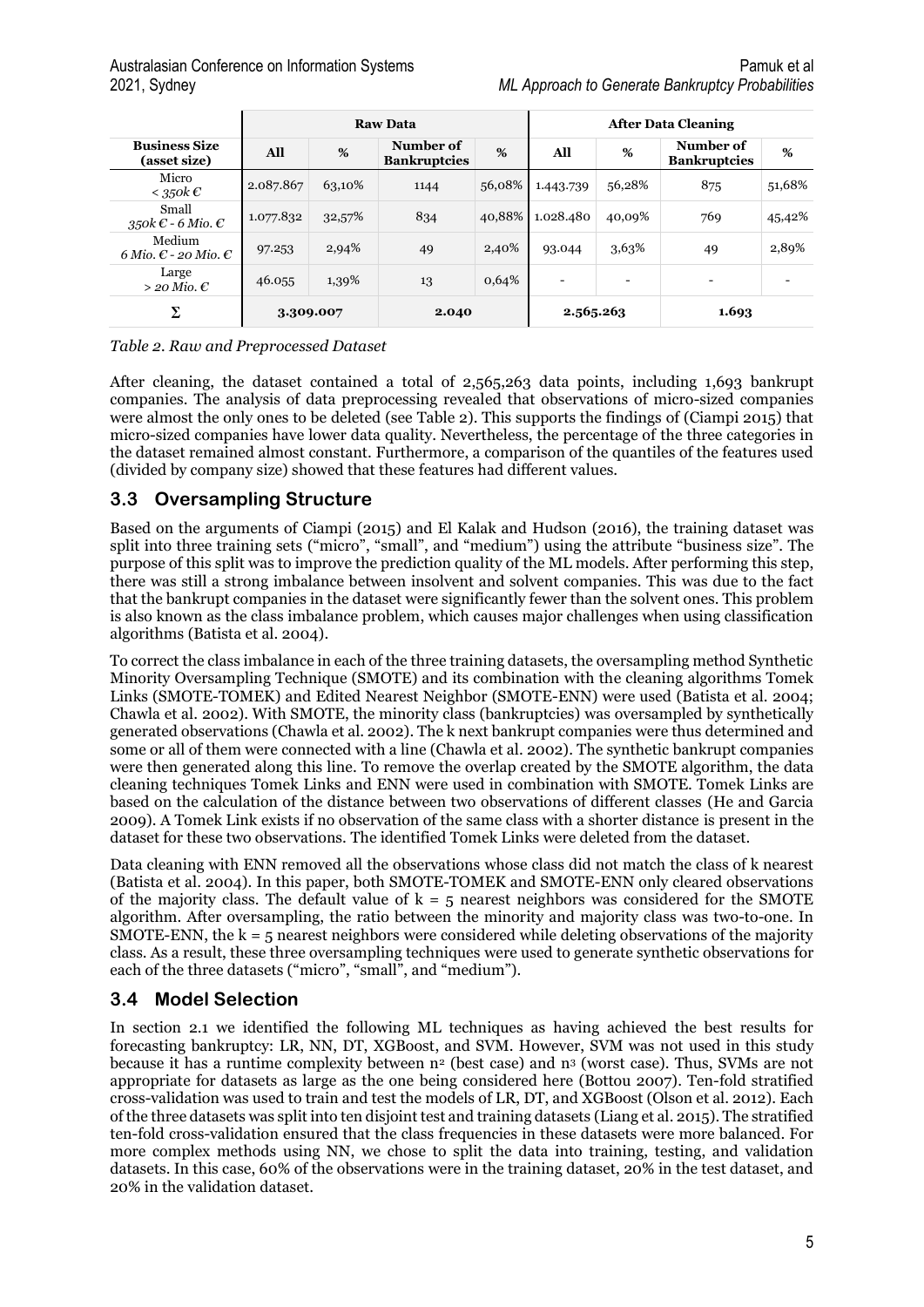Following this division, a standardization process was applied to all the features to obtain a mean of zero and a standard deviation of one. This ensured that the features did not dominate the learning process due to their scale. Doing so allows the weights in algorithms such as NN to be updated faster (Raschka 2014). Metrics based on the confusion matrix (Accuracy, Recall, ROC-AUC, F1, and Brier Score) were then used to evaluate the prediction quality of the ML models.

| <b>Neural Network</b>                              |                          | <b>XGBoost</b>                       |               | <b>Logistic Regression</b>               |                | <b>Decision Tree</b> |               |  |
|----------------------------------------------------|--------------------------|--------------------------------------|---------------|------------------------------------------|----------------|----------------------|---------------|--|
| Parameter                                          | <b>Values</b>            | <b>Parameter</b>                     | <b>Values</b> | <b>Values</b><br><b>Parameter</b>        |                | <b>Parameter</b>     | <b>Values</b> |  |
| 1st Layer Number<br>of Neurons                     | 50                       | <b>Base Score</b>                    | 0.5           | Inverse of<br>Regularization<br>Strength | $\overline{2}$ | CCP Alpha            | 0.0           |  |
| 1st and 2nd Layer<br>Activation<br><b>Function</b> | Rectified<br>Linear Unit | Learning Rate                        | 0.300012      | Maximum<br>number of<br>iterations       | 100            | Criterion            | Gini          |  |
| 2nd Layer<br>Number of<br><b>Neurons</b>           | 20                       | Max Depth<br>6                       |               | Penalty                                  | 12             | Max Depth            | 5             |  |
| 3rd Layer<br>Number of<br><b>Neurons</b>           | $\mathbf{1}$             | Number of<br><b>Gradient Boosted</b> |               | Solver                                   | lbfgs          | <b>Max Features</b>  | 7             |  |
| 3rd Layer<br>Activation<br>Function                | Sigmoid                  | <b>Trees</b>                         | 100           | Tolerance                                | 0.0001         | Min Samples<br>Leaf  | $\mathbf{1}$  |  |
| Optimizer                                          | RMSProp                  |                                      |               |                                          |                | Splitter             | best          |  |
| Learning Rate                                      | 0.001                    | Reg alpha                            | $\mathbf 0$   |                                          |                |                      |               |  |

<span id="page-6-0"></span>*Table 3. Hyperparameters Considered for NN, XGBoost, LR, and DT*

To achieve a better prediction, a grid search was performed for the models LR and DT to determine the optimal hyperparameters (Bergstra et al. 2011). Furthermore, the hyperband algorithm was applied to optimize the number of neurons in the first layer of the NN and the learning rate (Li et al. 2018). In the validation dataset, configurations with a lower accuracy were eliminated through an iterative process to determine the best configuration for the hyperparameters (Li et al. 2018). To avoid overfitting, early stopping was applied to the NN based on the validation error (Montavon et al. 2012). The training of the NN was stopped if the validation error did not improve after  $k = 3$  epochs. An overview of the hyperparameters used for NN, XGBoost, LR, and DT is shown in [Table 3.](#page-6-0)

### **3.5 Evaluation of the Attribute-based ML Approach**

Focusing on a standardized bankruptcy forecasting method, a design-oriented research approach was followed. A software prototype was thus constructed to derive findings for research and business purposes (Österle et al. 2010). The core idea of this prototype was the splitting of the underlying dataset based on the business size of each company. [Figure 1](#page-7-0) provides an overview of the approach that integrates the steps outlined above.

The models were trained and tested for each dataset (i.e., the three oversampling techniques SMOTE, SMOTE-TOMEK, and SMOTE-ENN were independently applied to each dataset). Furthermore, the learning algorithms were applied to each of the resulting datasets. Following a process of iteration, SMOTE was implemented first for oversampling. SMOTE-TOMEK and SMOTE-ENN were then used to evaluate the influence of algorithms that combine oversampling and data cleaning. To establish comparability between the different oversampling techniques, the same number of neurons was used in the first layer for all NN models. However, depending on the configuration and the size of the company, tests with other configurations showed a partially better prediction performance for SMOTE (see [Table](#page-8-0)  [4\)](#page-8-0). These results indicate that this approach requires hyperparameter tuning for each firm size and model.

XGBoost provided the best forecasting quality. The forecast quality also improved with fewer observations in the oversampled dataset. The results of the LR model, though, did not show this trend. Based on recall (zero), the LR model was unable to correctly forecast bankrupt firms. Because too high a correlation between the features can lead to problems in the regression, we examined the correlation before and after oversampling. An especially strong negative correlation (-0.97) was found in the "micro"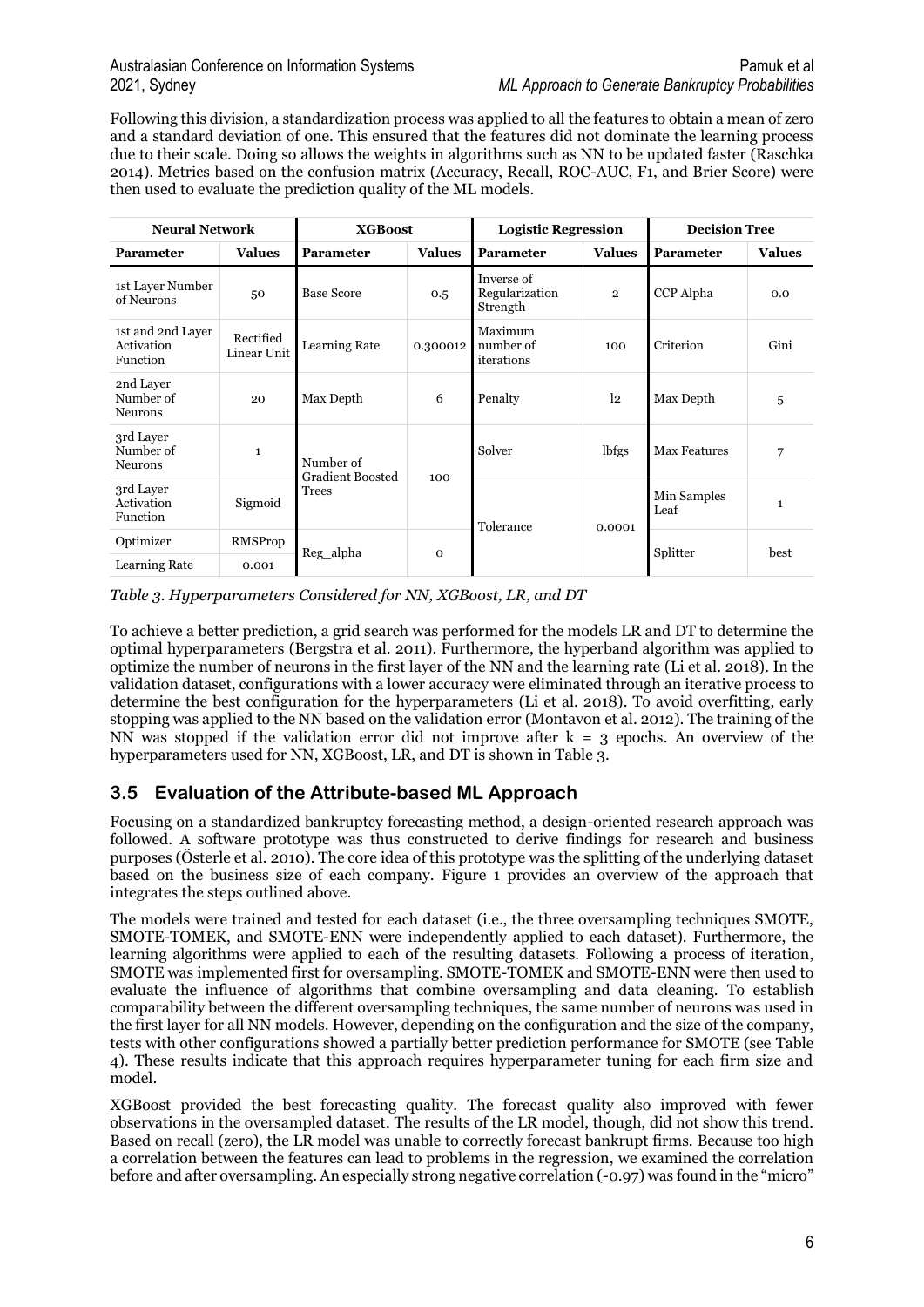dataset between ER and STDR. However, no significant difference in the correlation could be found before and after oversampling. Following this correlation, different combinations of features were tested for the LR model, especially to improve its recall. Removing the variables STDR and L2, as well as WCR and L2, produced no improvement. Removing only the L2 variable also did not improve the model's ability to identify bankrupt companies. Moreover, the forecasts were evaluated to investigate the effect of the oversampling techniques SMOTE-TOMEK and SMOTE-ENN on the prediction of the ML models. The data cleaning process based on Tomek Links did not have a strong positive effect on the results. The LR model especially continued to suffer from poor recall.



<span id="page-7-0"></span>*Figure 1. Attribute-based Machine Learning Approach*

Except for the LR, all the models benefited from data cleaning with SMOTE-ENN instead of simply oversampling with SMOTE. Furthermore, as [Table 4](#page-8-0) shows, SMOTE-ENN provided the best prediction quality for the DT. To improve the recall of the LR model, another feature, the *Provisioning Rate*, was calculated and combined with the best performing oversampling method (SMOTE-ENN). Thus, XGBoost (highlighted in bold in [Table 4\)](#page-8-0) achieved an accuracy of almost 90% or more in all three datasets; the predicted probabilities also hardly deviated from the true values, especially in the "medium" dataset (see Brier Score). The stratified cross-validation ensured that each entry was used for validation just once and helped examine the importance of each feature in the original dataset within the model (see [Table](#page-8-1) 6). Hence, the attribute-based ML approach easily aided training and evaluation. Moreover, the NN produced significantly better results in the case of small- and medium-sized firms, whereas the DT and the LR model did not show improvements in prediction quality.

| <b>SMOTE</b>         |       |           |       |                |                    |       |              |       |       |       |       |       |
|----------------------|-------|-----------|-------|----------------|--------------------|-------|--------------|-------|-------|-------|-------|-------|
|                      |       | <b>NN</b> |       | <b>XGBoost</b> |                    |       | <b>LR</b>    |       |       | DT    |       |       |
| <b>Company Sizes</b> | Mic   | Sm        | Med   | Mic            | <b>Sm</b>          | Med   | Mic          | Sm    | Med   | Mic   | Sm    | Med   |
| <b>Accuracy</b>      | 0,718 | 0,788     | 0,828 | 0,876          | 0,895              | 0,982 | 0,667        | 0,709 | 0,651 | 0,716 | 0,760 | 0,818 |
| <b>Brier Score</b>   | 0,189 | 0,144     | 0,115 | 0,093          | 0,080              | 0,016 | 0,215        | 0,190 | 0,213 | 0,189 | 0,160 | 0,129 |
| <b>ROC-AUC</b>       | 0,734 | 0,856     | 0,911 | 0,947          | 0,959              | 0,998 | 0,647        | 0,751 | 0,651 | 0,729 | 0,816 | 0,875 |
| <b>F1 Score</b>      | 0,469 | 0,653     | 0,743 | 0,811          | 0,841              | 0,972 | 0,000        | 0,325 | 0,036 | 0,423 | 0,638 | 0,741 |
| Recall               | 0,374 | 0,600     | 0,744 | 0,797          | 0,833              | 0,986 | 0,000        | 0,210 | 0,020 | 0,313 | 0,634 | 0,781 |
|                      |       |           |       |                | <b>SMOTE-TOMEK</b> |       |              |       |       |       |       |       |
| Accuracy             | 0,712 | 0,787     | 0,816 | 0,877          | 0,893              | 0,982 | 0,666        | 0,71  | 0,651 | 0,716 | 0,76  | 0,823 |
| <b>Brier Score</b>   | 0,19  | 0,146     | 0,125 | 0,092          | 0,081              | 0,015 | 0,215        | 0,189 | 0,213 | 0,189 | 0,16  | 0,129 |
| <b>ROC-AUC</b>       | 0,745 | 0,853     | 0,894 | 0,948          | 0,958              | 0,998 | 0,655        | 0,751 | 0,651 | 0,726 | 0,816 | 0,876 |
| <b>F1 Score</b>      | 0,387 | 0,655     | 0,712 | 0,813          | 0,838              | 0,974 | $\Omega$     | 0,327 | 0,036 | 0,456 | 0,638 | 0,748 |
| Recall               | 0,273 | 0,608     | 0,685 | 0,798          | 0,829              | 0,987 | $\mathbf{O}$ | 0,212 | 0,02  | 0,356 | 0,634 | 0,789 |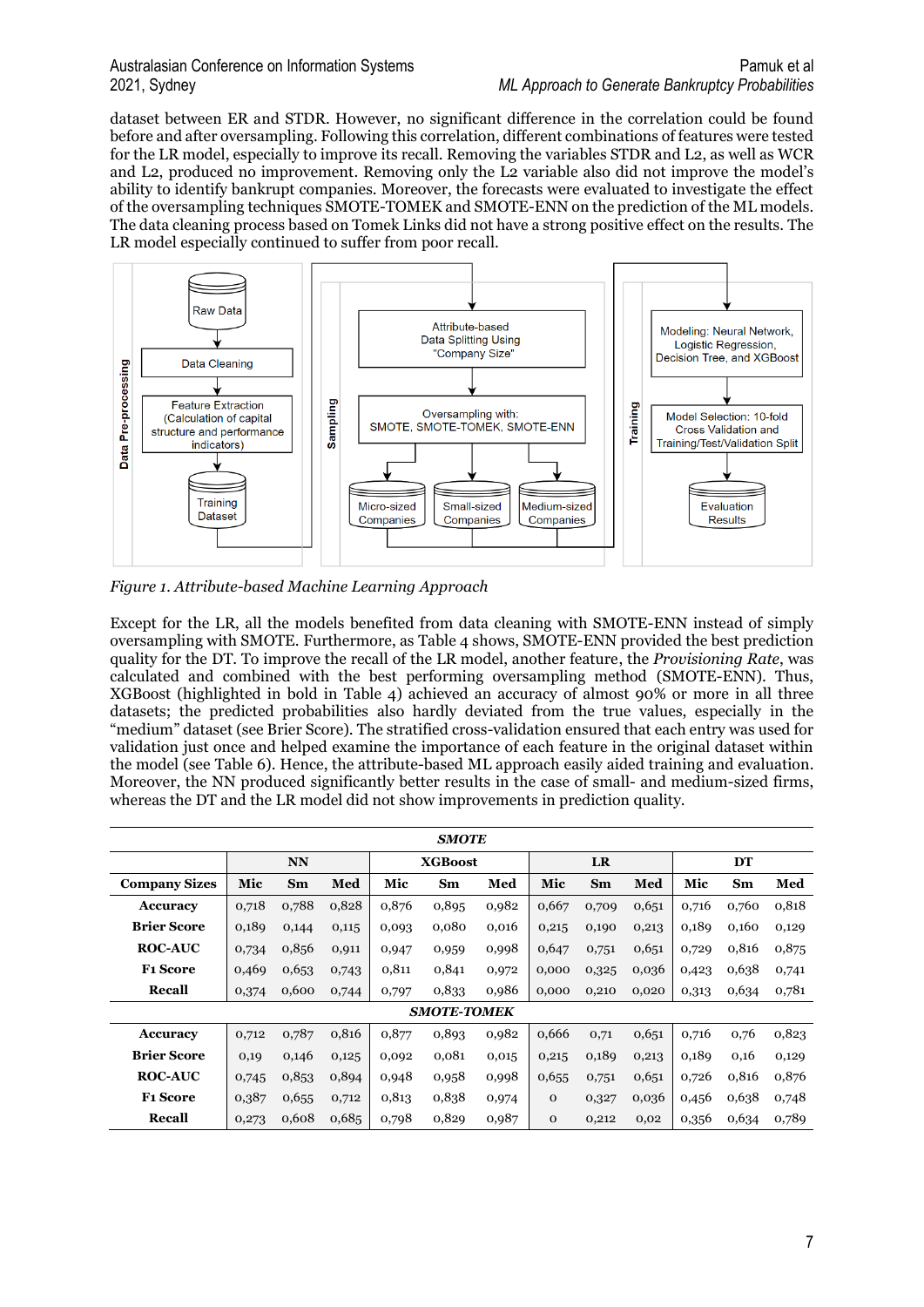| <b>SMOTE-ENN</b>     |       |           |       |       |                            |       |              |       |       |       |       |       |
|----------------------|-------|-----------|-------|-------|----------------------------|-------|--------------|-------|-------|-------|-------|-------|
| <b>Company Sizes</b> | Mic   | <b>Sm</b> | Med   | Mic   | Sm                         | Med   | Mic          | Sm    | Med   | Mic   | Sm    | Med   |
| Accuracy             | 0,718 | 0,799     | 0,862 | 0,887 | 0,905                      | 0,990 | 0,652        | 0,710 | 0,637 | 0,719 | 0,765 | 0,829 |
| <b>Brier Score</b>   | 0,188 | 0,138     | 0,105 | 0,086 | 0,073                      | 0,009 | 0,218        | 0,188 | 0,215 | 0,189 | 0,158 | 0,127 |
| <b>ROC-AUC</b>       | 0,752 | 0,873     | 0,924 | 0,956 | 0,967                      | 0,999 | 0,655        | 0,762 | 0,652 | 0,734 | 0,824 | 0,881 |
| <b>F1 Score</b>      | 0,469 | 0,681     | 0,795 | 0,836 | 0,862                      | 0,986 | 0,000        | 0,374 | 0,037 | 0,459 | 0,652 | 0,756 |
| <b>Recall</b>        | 0,358 | 0,620     | 0,778 | 0,826 | 0,856                      | 0,993 | 0,000        | 0,251 | 0,020 | 0,344 | 0,637 | 0,774 |
|                      |       |           |       |       | <b>SMOTE-ENN</b> (with PR) |       |              |       |       |       |       |       |
| Accuracy             | 0,716 | 0,806     | 0,898 | 0,896 | 0,915                      | 0,994 | 0,653        | 0,712 | 0,638 | 0,718 | 0,765 | 0,818 |
| <b>Brier Score</b>   | 0,189 | 0,13      | 0,073 | 0,081 | 0,066                      | 0,005 | 0,218        | 0,185 | 0,215 | 0,189 | 0,158 | 0,127 |
| <b>ROC-AUC</b>       | 0,742 | 0,894     | 0,965 | 0,962 | 0,973                      | 0,999 | 0,654        | 0,765 | 0,651 | 0,731 | 0,822 | 0,881 |
| <b>F1 Score</b>      | 0,491 | 0,673     | 0,853 | 0,850 | 0,876                      | 0,991 | $\mathbf{O}$ | 0,393 | 0,037 | 0,449 | 0,612 | 0,716 |
| Recall               | 0,394 | 0,58      | 0,857 | 0,848 | 0,877                      | 0,999 | $\mathbf 0$  | 0,271 | 0,02  | 0,332 | 0,538 | 0,671 |

<span id="page-8-0"></span>*Table 4. Evaluation Results of each ML Model and Oversampling Technique (Mic: Micro-sized; Sm: Small-sized; Med: Medium-sized)*

Finally, a weighting approach was applied to the LR model that assigned a stronger weight to individual observations while training. Therefore, each observation of the minority class was adjusted in terms of its weight so that the algorithm perceived an equal ratio of bankrupt to solvent companies. Hence, the prediction of the LR model achieved a very high recall of 0.90 in the "micro" dataset. However, this had a negative impact on the other metrics, such as accuracy or the Brier Score. This raises the question of which of the metrics should be considered as the most important one in the context of forecasting bankruptcy probabilities.

|                      | <b>Weighted LR</b> |       |       | XGBoost & SMOTE-ENN (with PR) |       |       |       |  |  |
|----------------------|--------------------|-------|-------|-------------------------------|-------|-------|-------|--|--|
| <b>Company Sizes</b> | Mic                | Sm    | Med   | <b>Company Sizes</b>          | Mic   | Sm    | Med   |  |  |
| Accuracy             | 0,522              | 0,684 | 0,584 | Accuracy                      | 0,887 | 0,905 | 0,990 |  |  |
| <b>Brier Score</b>   | 0,241              | 0,202 | 0,235 | <b>Brier Score</b>            | 0,086 | 0,073 | 0,000 |  |  |
| <b>ROC-AUC</b>       | 0,653              | 0,764 | 0,654 | <b>ROC-AUC</b>                | 0,956 | 0,967 | 0,999 |  |  |
| <b>F1 Score</b>      | 0,567              | 0.610 | 0,520 | <b>F1 Score</b>               | 0,836 | 0.862 | 0,986 |  |  |
| Recall               | 0,900              | 0,717 | 0,657 | Recall                        | 0,826 | 0,855 | 0,993 |  |  |

*Table 5. Evaluation Results of Weighted LR*

<span id="page-8-1"></span>

| <b>F1 Score</b>                             | 0,836 | 0,862 | 0,986 |  |  |  |  |  |
|---------------------------------------------|-------|-------|-------|--|--|--|--|--|
| Recall                                      | 0,826 | 0.855 | 0,993 |  |  |  |  |  |
| Table 6: Validation Results for the best ML |       |       |       |  |  |  |  |  |

*Model*

## **4 Discussion**

The performance of the developed prototype indicates that the attribute-based approaches and selective oversampling on imbalanced datasets provide a solid infrastructure for ML-based platforms in the finance industry. Beginning with the preprocessing, the attribute "business size" was the key indicator for this study. Based on this approach, it is possible to balance the datasets iteratively. Furthermore, this approach enables to undertake additional operations (e.g., for micro-sized companies) to increase accuracy in highly imbalanced datasets. Within the stratified cross-validation, it ensures that the original training dataset is used both for training and validation. Moreover, the results of the forecasting show that the AI methods used, especially the ensemble one XGBoost, achieve very good outcomes for all the sampling methods. XGBoost achieves a forecast quality of 87% and increased accuracy for each of the three datasets. This satisfying prediction quality is also in line with the results of the benchmarking study conducted in Lessmann et al. (2015), where ensemble methods also achieved better forecasting quality.

Splitting the dataset based on the explanatory variable "firm size", and training and testing the AI models for each of the three datasets, provide several findings. First of all, the argument made by (Ciampi 2015) that smaller firms have poor data quality is confirmed based on the results of the forecasting and the exploratory data analysis. For each of the four classification algorithms used, the prediction performance for the "micro" dataset is the worst. Furthermore, data cleaning with ENN and Tomek Links removed a much higher percentage of observations from the "micro" dataset than from the "small" and "medium"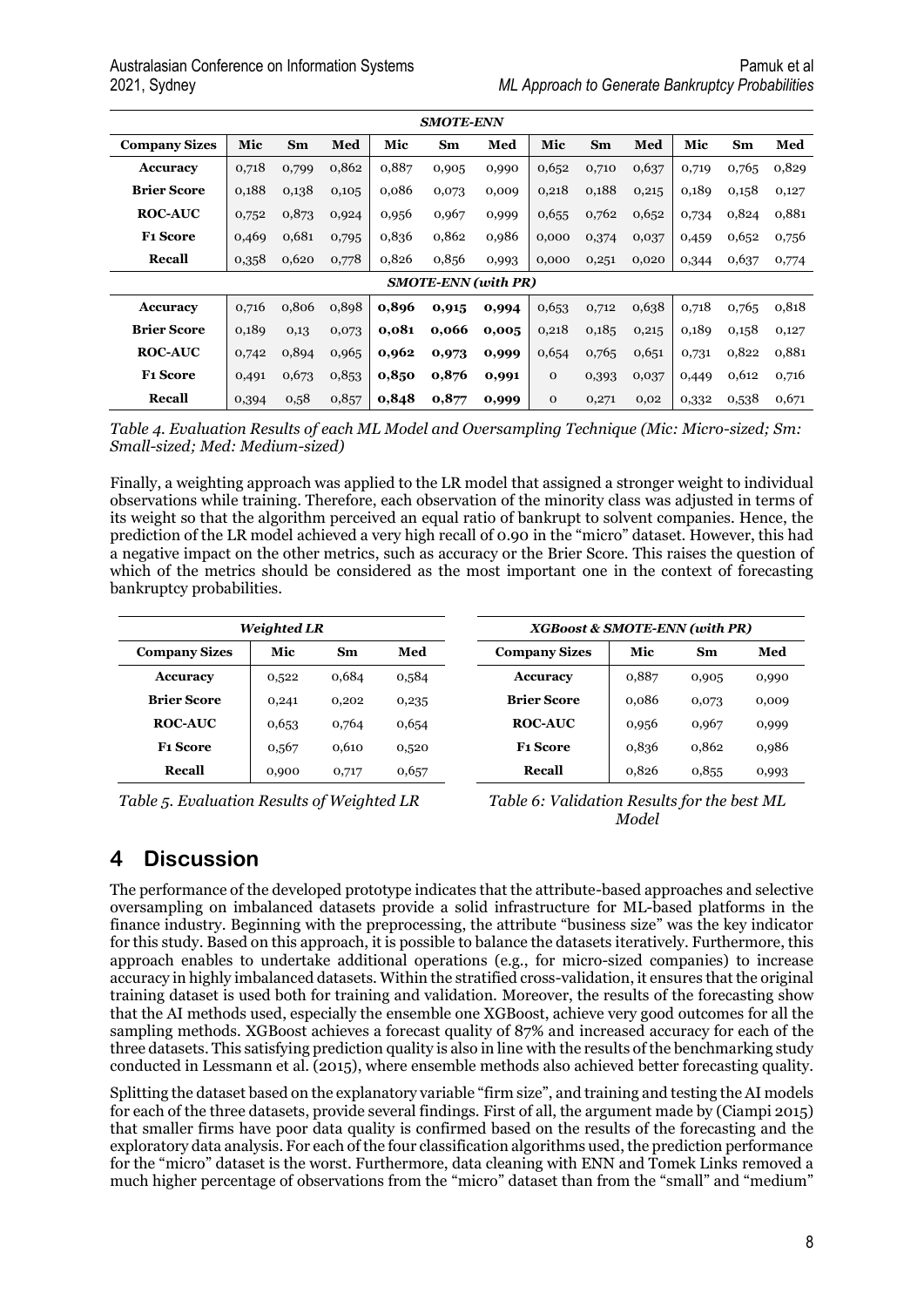ones. Consequently, further cleaning of the dataset and selection of explanatory variables are necessary for these companies to provide accurate forecasts, especially for more complex problems such as rating class forecasting.

The attribute-based ML approach (see [Figure 1\)](#page-7-0) and the prototype were developed based on a constant dataset. However, in a productive environment, existing datasets change annually. The items in the financial statements and the key metrics derived from them are formed based on financial accounting processes. Legal reforms, such as the German Accounting Law Modernization Act (i.e., Bilanzmodernisierungsgesetz), lead to a decreased comparability among different years due to new selection rights for certain items on the balance sheet. These two issues generate the need for frequently optimizing the models and their hyperparameters and selectively determining the training dataset. As a result, it is necessary to investigate the development of a standardized process for maintaining these attribute-based ML systems because the numerous models they contain need to be iteratively trained, evaluated, and supported.

## **5 Conclusions and Future Work**

This paper focuses on techniques for data preprocessing, modeling, and evaluation based on the CRISP-DM process. The key aspect here is to split and adjust the imbalanced dataset based on the attribute "business size". This helps to increase the model's accuracy based on imbalanced parts of the dataset. Likewise, it provides an easy comparison between multiple ML models and datasets. This approach can be customized or extended for similar cases that contain imbalanced datasets, such as credit scoring. Following this approach, it is easy to identify inconsistent structures and work on them by dividing the dataset properly. The detected patterns on the datasets need to be monitored and maintained regularly due to periodic changes. However, this maintenance can be undertaken using attributes for specific groups (e.g., micro-sized companies) regardless of the other ones in the dataset.

DT, LR, and NN are the most commonly used ML models. In recent research, these are combined with ensemble methods. This paper uses different oversampling algorithms to balance the distribution of the number of bankrupt and solvent firms. The results indicate that ensemble methods such as XGBoost, and more complex methods such as NN, provide the best outcomes in combination with SMOTE-ENN. Both algorithms achieve an accuracy of 72%–99% in the prediction of bankruptcy probabilities. These findings show that the approach presented here is appropriate. Thus, the concept offers a basis for information systems in practice. However, the higher number of parameters and models entailed by this approach, which increases training time, must be considered critically. The constantly changing nature of the dataset, due to legal regulations, means there is an increased maintenance effort.

The division based on company size must also be viewed critically, especially in terms of the complexity of the results and the maintenance of the developed artifact. Therefore, it is sensible to establish a dashboard that can extract the text-based results and automatically visualize them in the form of various graphics, such as bar charts and boxplots. Previous publications have primarily focused on the development of ML models or simple procedures. For this reason, our future research direction includes the problem of maintenance in ML-based platforms for the finance industry.

#### **6 References**

- Ala'raj, M., and Abbod, M. F. 2016. "A new hybrid ensemble credit scoring model based on classifiers consensus system approach," *Expert Systems with Applications* (64), pp. 36-55 (doi: 10.1016/j.eswa.2016.07.017).
- Andreeva, G., Calabrese, R., and Osmetti, S. A. 2016. "A comparative analysis of the UK and Italian small businesses using Generalised Extreme Value models," *European Journal of Operational Research* (249:2), pp. 506-516 (doi: 10.1016/j.ejor.2015.07.062).
- Andrés, J. de, Landajo, M., and Lorca, P. 2012. "Bankruptcy prediction models based on multinorm analysis: An alternative to accounting ratios," *Knowledge-Based Systems* (30), pp. 67-77 (doi: 10.1016/j.knosys.2011.11.005).

BaFin 2017. *Jahresbericht der Bundesanstalt für Finanzdienstleistungsaufsicht*.

Bai, Q., and Tian, S. 2020. "Innovate or die: Corporate innovation and bankruptcy forecasts," *Journal of Empirical Finance* (59), pp. 88-108 (doi: 10.1016/j.jempfin.2020.09.002).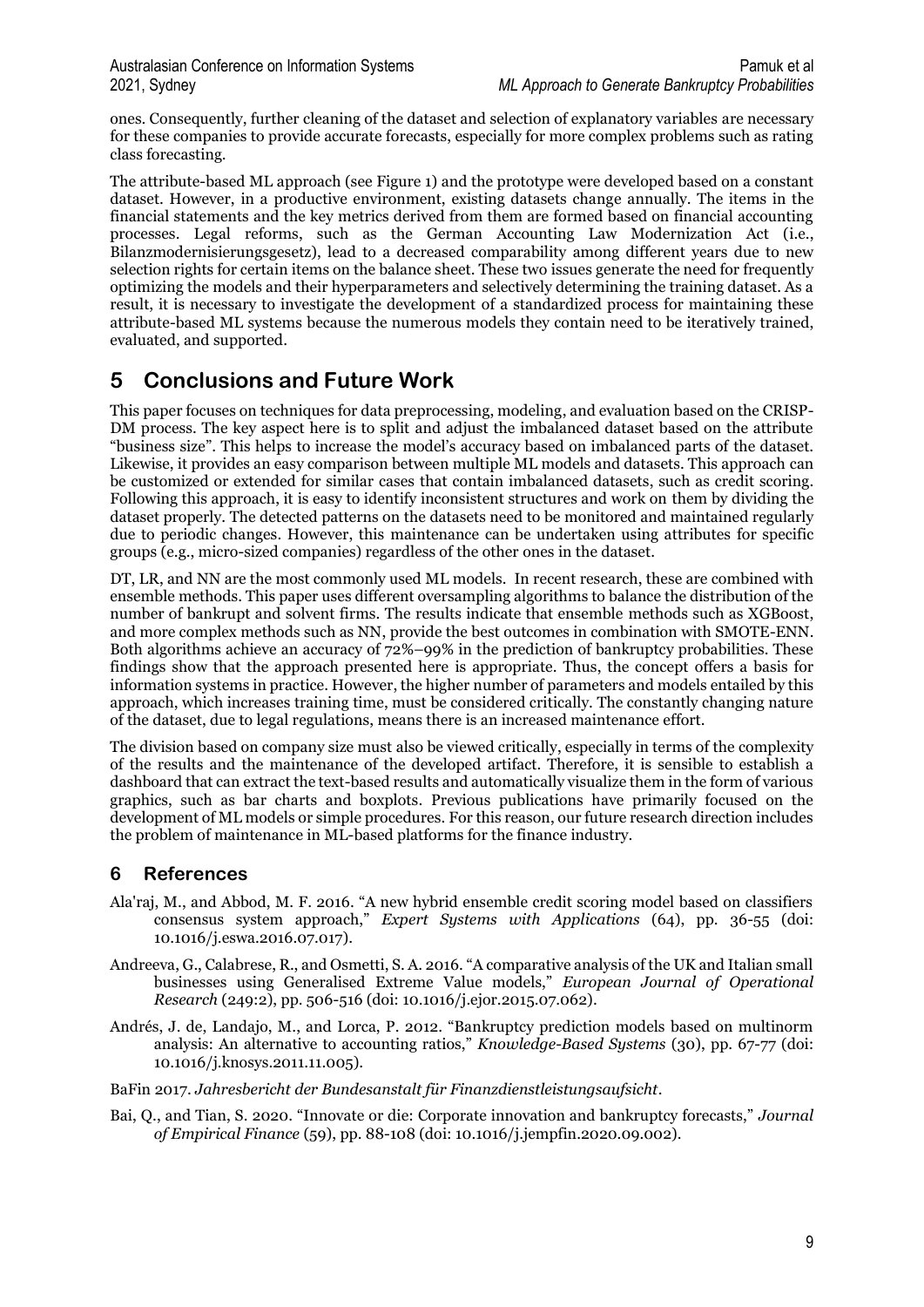- Batista, G. E. A. P. A., Prati, R. C., and Monard, M. C. 2004. "A study of the behavior of several methods for balancing machine learning training data," *ACM SIGKDD Explorations Newsletter* (6:1), pp. 20-29 (doi: 10.1145/1007730.1007735).
- Bauer, J., and Agarwal, V. 2014. "Are hazard models superior to traditional bankruptcy prediction approaches? A comprehensive test," *Journal of Banking & Finance* (40), pp. 432-442 (doi: 10.1016/j.jbankfin.2013.12.013).
- Bergstra, J., Bardenet, R., Bengio, Y., and Kégl, B. 2011. "Algorithms for Hyper-Parameter Optimization," in *Advances in Neural Information Processing Systems*, J. Shawe-Taylor, R. Zemel, P. Bartlett, F. Pereira and K. Q. Weinberger (eds.), Curran Associates, Inc.
- Bottou, L. 2007. *Large-scale kernel machines*, Cambridge, Mass., London: MIT Press.
- Brier, G. W. 1950. "Verification of forecasts expressed in terms of probability," *Monthly Weather Review* (78:1), pp. 1-3 (doi: 10.1175/1520-0493(1950)078<0001:VOFEIT>2.0.CO;2).
- Brodag, T. 2010. *PAC-Lernen zur Insolvenzerkennung und Hotspot-Identifikation*: *Anwendung statistischer Modelle des algorithmischen Lernens auf betriebswirtschaftliche und bioinformatische Probleme der Praxis*, Saarbrücken: Suedwestdeutscher Verlag fuer Hochschulschriften.
- Brösel, G. 2014. *Bilanzanalyse*: *Unternehmensbeurteilung auf der Basis von HGB- und IFRS-Abschlüssen*, Berlin: Erich Schmidt.
- Chawla, N. V., Bowyer, K. W., Hall, L. O., and Kegelmeyer, W. P. 2002. "SMOTE: Synthetic Minority Over-sampling Technique," *Journal of Artificial Intelligence Research* (16), pp. 321-357 (doi: 10.1613/jair.953).
- Ciampi, F. 2015. "Corporate governance characteristics and default prediction modeling for small enterprises. An empirical analysis of Italian firms," *Journal of Business Research* (68:5), pp. 1012-1025 (doi: 10.1016/j.jbusres.2014.10.003).
- Coenenberg, A. G. 2016. *Jahresabschluss und Jahresabschlussanalyse*: *Betriebswirtschaftliche, handelsrechtliche, steuerrechtliche und internationale Grundlagen - HGB, IAS/IFRS, US-GAAP, DRS*, Stuttgart: Schäffer-Poeschel Verlag für Wirtschaft . Steuern . Recht Gm.
- Coenenberg, A. G., Haller, A., Mattner, G., and Schultze, W. 2021. *Einführung in das Rechnungswesen*: *Grundlagen der Buchführung und Bilanzierung*, Stuttgart: Schäffer-Poeschel.
- Creditreform 2020. *Insolvenzen in Deutschland*. https://www.creditreform.de/aktuelleswissen/pressemeldungen-fachbeitraege/news-details/show/insolvenzen-in-deutschland-jahr-2020. Accessed 26 April 2021.
- Du Jardin, P. 2016. "A two-stage classification technique for bankruptcy prediction," *European Journal of Operational Research* (254:1), pp. 236-252 (doi: 10.1016/j.ejor.2016.03.008).
- El Kalak, I., and Hudson, R. 2016. "The effect of size on the failure probabilities of SMEs: An empirical study on the US market using discrete hazard model," *International Review of Financial Analysis* (43), pp. 135-145 (doi: 10.1016/j.irfa.2015.11.009).
- Fettke, P. 2006. "State-of-the-Art des State-of-the-Art," *WIRTSCHAFTSINFORMATIK* (48:4) (doi: 10.1007/s11576-006-0057-3).
- He, H., and Garcia, E. A. 2009. "Learning from Imbalanced Data," *IEEE Transactions on Knowledge and Data Engineering* (21:9), pp. 1263-1284 (doi: 10.1109/TKDE.2008.239).
- Hobert, S. 2018. *Empirische Erkenntnisse und Gestaltungsansätze zum Einsatz von Wearable Computern im Industriesektor*, Göttingen: Cuvillier Verlag.
- Huang, S.-C. 2009. "Integrating nonlinear graph based dimensionality reduction schemes with SVMs for credit rating forecasting," *Expert Systems with Applications* (36:4), pp. 7515-7518 (doi: 10.1016/j.eswa.2008.09.047).
- J. Brocke, A. Simons, Björn Niehaves, K. Riemer, Ralf Plattfaut, and A. Cleven 2009. "Reconstructing the giant: On the importance of rigour in documenting the literature search process," in *ECIS*.
- Kim, M.-J., and Kang, D.-K. 2012. "Classifiers selection in ensembles using genetic algorithms for bankruptcy prediction," *Expert Systems with Applications* (39:10), pp. 9308-9314 (doi: 10.1016/j.eswa.2012.02.072).